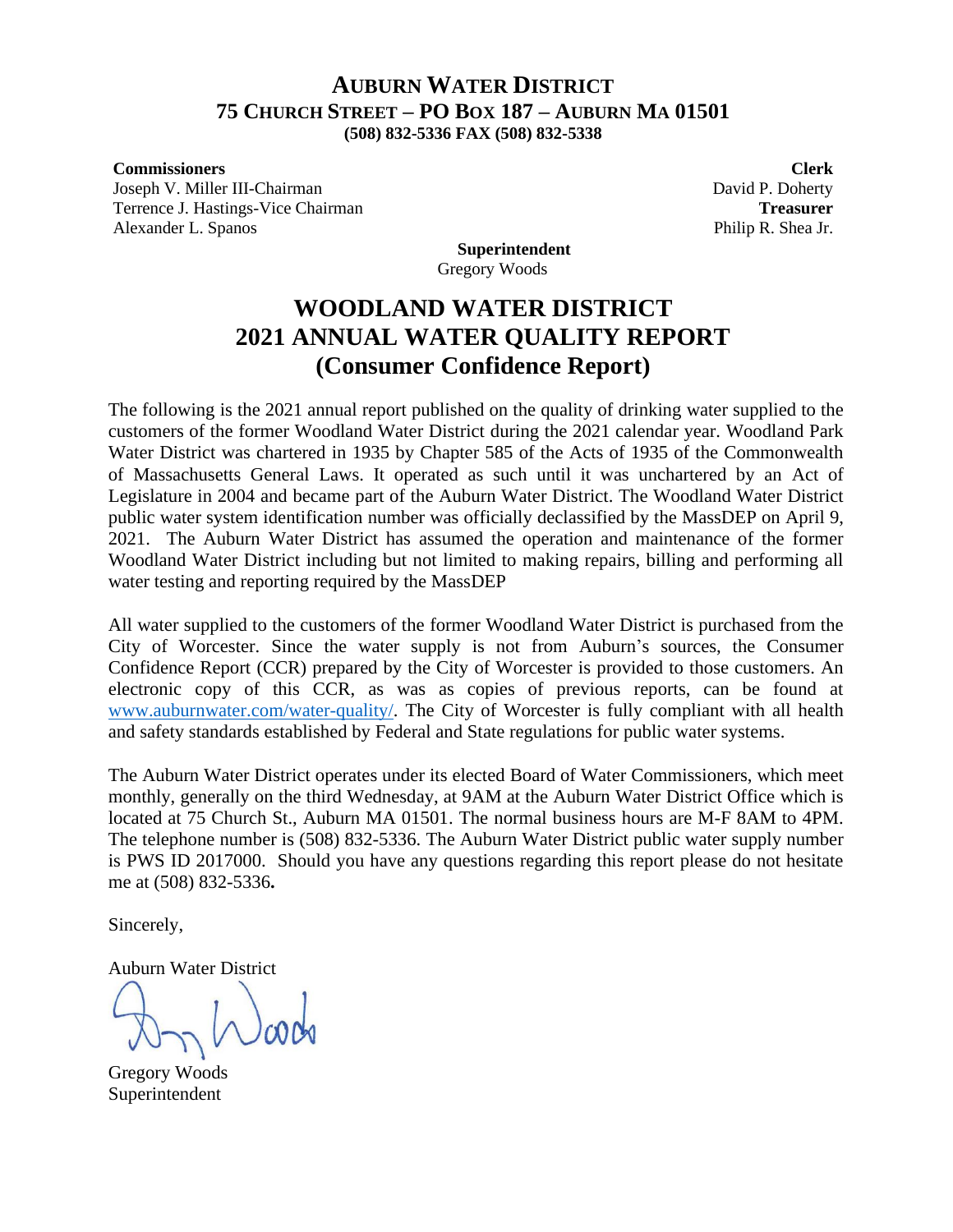

Public Water Supply # 2348000 18 East Worcester Street Worcester, MA 01604

#### English This is an important notice. Please have it translated.

Greek Αυτή είναι μια σημαντική ειδοποίηση.

το μεταφρασετε.

Italian Ciò è un avviso importante. Prego traducalo.

French

C'est une annonce de votre eau potable. Parlez s'il vous plaît avec quelqu'un qui comprend.

Spanish Esto es un aviso importante. Por favor tenga esto traducido.

Polish

To sprawozdanie zawiera informacje na temat jakości wody, przetłumacz je lub porozmawiaj z osobą która je dobrze rozumie.

Vietnamese Đây là một thông báo về nước uống của bạn. Xin nói với người mà hiểu.

# **This report contains important information about your drinking water.**

The Worcester Water Operations Division of Worcester's Department of Public Works & Parks is dedicated to providing a safe, reliable, potable water supply today, and to protect the availability of that supply for the future.

## **Spread the word.**

If you are a property owner who rents or leases your property, please forward a copy of this important report to your tenants, or inform them that copies are available at the business office.

# **2021 Water Quality Report**

[www.worcesterma.gov](http://www.worcesterma.gov/) 508-929-1300



*A foggy morning over the Holden 2 reservoir*

# **Consumer Confidence Report**

We are pleased to say that despite the challenges the last year has presented, we were able to successfully provide the same high quality of drinking water you have come to expect from Worcester. Here we present to you this year's Water Quality Report for the City of Worcester. The intent of this report is to inform you about your drinking water and provide you with all of the information available on Worcester's drinking water quality. This report represents the calendar year 2021.

Inside this report you will find:

- Where Your Water Comes From  $\bullet$  Water Quality Test Results
- 
- 
- How Your Water Is Treated Cross Connection and Conservation **Tips**

# **Your Water Meets all Federal and State Standards**

We are happy to report that your drinking water meets all federal and state requirements set forth by the *Safe Drinking Water Act.*

In order to ensure that tap water is safe to drink, USEPA and MassDEP prescribe regulations that limit the amount of certain contaminants in water provided by public water systems. The Food and Drug Administration (FDA) and Massachusetts Department of Public Health regulations establish limits for contaminants in bottled water that must provide the same protection of public health.

By continuing to comply with the strict regulations for public water systems, Worcester DPW&P Water Operations can be sure that your drinking water is safe.

# **Immuno-Compromised Persons**

Some people may be more vulnerable to contaminants in drinking water than the general population. Immuno-compromised persons, such as persons with cancer undergoing chemotherapy, persons who have undergone organ transplants, people with HIV/AIDS or other immune system disorders, some elderly, and infants can be particularly at risk from infections. These people should seek advice about drinking water from their health care providers. EPA/ Centers for Disease Control and Prevention (CDC) guidelines on appropriate means to lessen the risk of infection by *Cryptosporidium* and other microbial contaminants are available from the Safe Drinking Water Hotline (800-426-4791).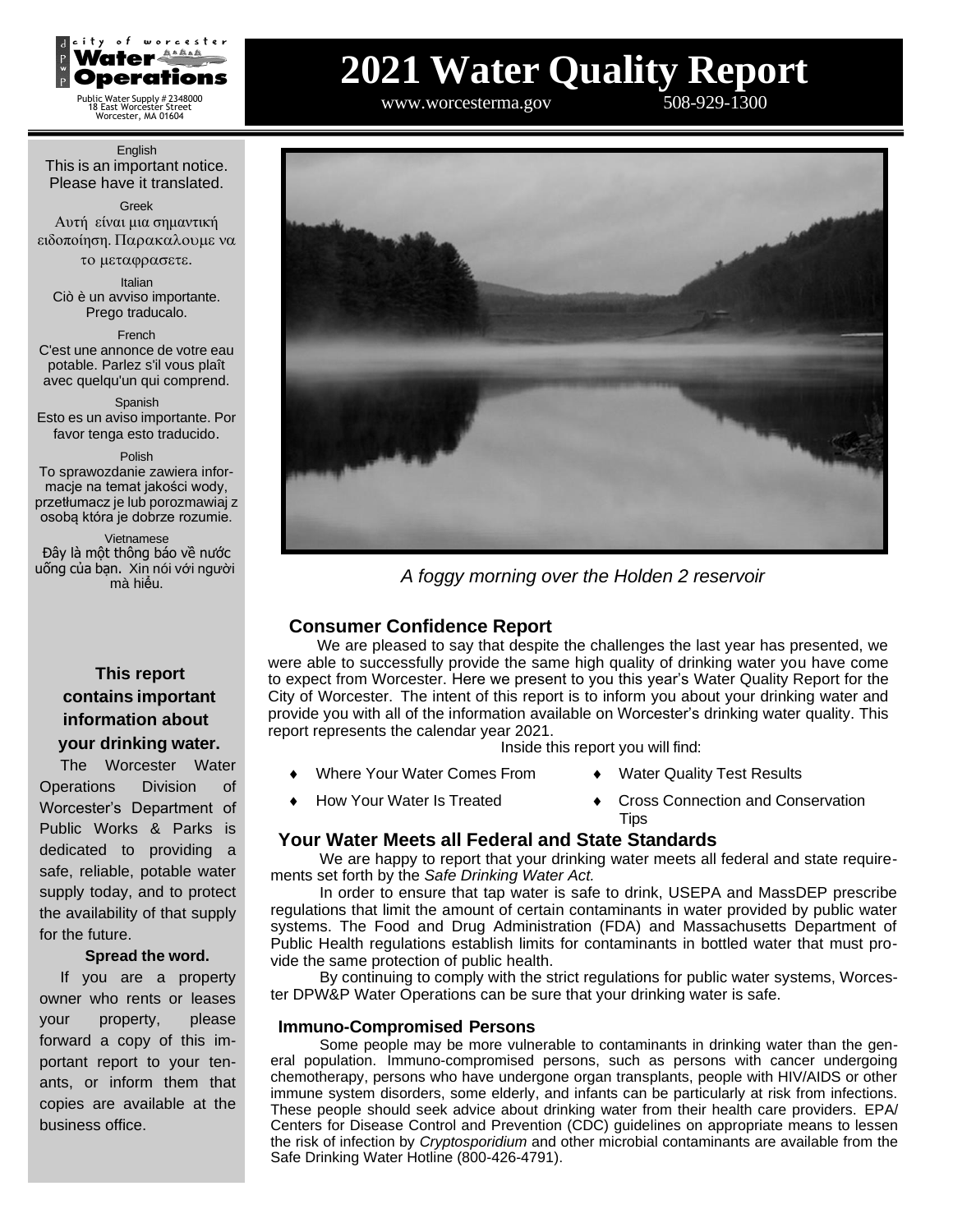# **Your Water Supply**

Worcester obtains its drinking water from 10 surface water sources, or reservoirs, located outside of the City. The watershed for these reservoirs covers 40 square miles. These reservoirs, totaling a combined storage capacity of 7,379.9 Million Gallons (MG) are:

| • Lynde Brook Res. (Leicester)                | 717.4 Million Gallons |
|-----------------------------------------------|-----------------------|
| • Kettle Brook Res. No. 1 (Leicester)         | 19.3 MG               |
| • Kettle Brook Res. No. 2 (Leicester)         | 127.3 MG              |
| • Kettle Brook Res. No. 3 (Leicester, Paxton) | 152.3 MG              |
| • Kettle Brook Res. No. 4 (Paxton)            | 513.7 MG              |
| • Holden Res. No. 2 (Holden)                  | 257.4 MG              |
| • Holden Res. No. 1 (Holden)                  | 729.3 MG              |
| • Kendall Res. (Holden)                       | 792.2 MG              |
| • Pine Hill Res. (Paxton, Holden, Rutland)    | 2,971.0 MG            |
| • Quinapoxet Res. (Holden, Princeton)         | 1.100.0 MG            |

In addition to these 10 active reservoirs, other sources of water supply remain inactive but could be used in the case of an emergency. These additional supplies include two wells and two reservoirs; the Coal Mine Brook Well on Lake Ave North in Worcester and the Shrewsbury Well off Holden Street in Shrewsbury, the Wachusett Reservoir and the Quabbin Aqueduct.

A small area around Mountain Street West is supplied with water purchased from the Town of Holden. This area includes Mountain Street West from #157 to the Holden line (including Stratton Hill Apartments), Maravista Road, Maranook Road, Wendover Road, and the first 500 feet of Lanesboro Road Relocated. These residents will receive a similar Water Quality Report from the Town of Holden.

The **first barrier** of protection for any water supply system is to have clean sources of water. To protect a

surface water supply one must control the land within the watershed surrounding the supply. Worcester has maintained very strict control over the land it holds for water supply protection. However, not all of the land in Worcester's watershed is owned or controlled by the City. On some of those privately owned lands activities occur that could pose a threat to water quality in the reservoirs.



The potentially threatening land uses include: dairy farms, livestock operations, manure spreading or storage, pesticide storage and use, railroad tracks, aquatic wildlife, landfills and dumps, power line rights of way, stormwater discharges, highways and roadways. Overall, Worcester's water supplies are considered highly susceptible to contamination.

More information on watershed protection issues is available in the Source Water Assessment & Protection (SWAP) report prepared by DEP in 2002 and available from Worcester DPW&P Water Operations by calling 508-929-1300, or on page 1483 of "Central Region: Source Water Assessment & Protection (SWAP) Program Reports" at [www.mass.gov/dep](http://www.mass.gov/dep)

## **Water Treatment**

Protecting our water sources, while important, is not enough to assure that your tap water is safe to drink. All drinking water, including bottled water, begins as rainfall or snowmelt. As this water travels over the surface of the land or through the ground, it dissolves naturally-occurring minerals and can pick up substances resulting from the presence of animals or from human activity. Although some of these substances and contaminants will be removed or reduced by natural processes upon reaching a water supply, additional contaminants might directly enter the open waters of the supply.

Water treatment is necessary as the **second barrier** of protection. Treatment will reduce the levels of contaminants to a safe range and can effectively eliminate some substances but will not remove all traces of all possible contaminants. **Drinking water, including bottled water, may reasonably be expected to contain at least small amounts of some contamination.**  The presence of contaminants does not necessarily indicate that water poses a health risk. More information about con**taminants and potential health effects can be obtained by calling the EPA's Safe Drinking Water Hotline (1-800-426- 4791).**

In calendar 2021, the Water Filtration Plant treated 7,845,390,406 gallons of water using the following processes:

- **Ozonation—**Generated on-site, ozone disinfects and breaks down organic matter making the water more efficiently filtered. This is the most effective disinfectant for the parasites giardia and cryptosporidium.
- **Coagulation & Flocculation using alum and cationic polymer** This makes tiny particles in the water stick together to form larger particles, which can be better trapped in filters.
- **Direct Filtration—**This removes particles from the water using anthracite (a type of coal) as a filter.
- **pH Adjustment**—Lime (calcium oxide) is added to make the water less acidic and less corrosive.
- **Disinfection with Chlorine—** Kills bacteria and other microorganisms.
- **Corrosion Control—**A blended phosphate corrosion inhibitor is added to make the water less corrosive.

# **Water Quality Testing Results for 2021**

The following tables and descriptions provide a complete summary of all contaminants detected in Worcester's water in 2021. The tables may contain several terms and abbreviations that may be unfamiliar to you. To help you better understand these terms, we provide the following important definitions.

AL: Action Level: the concentration of a contaminant which, if exceeded, triggers treatment or other requirements which a water system must follow.

**HRAA:** Highest Running Annual Average: the highest average result from quarterly samples taken within the distribution system. This average is used to determine compliance.

**MRDLG:** Maximum Residual Disinfectant Level Goal: the level of a drinking water disinfectant below which there is no known expected risk to health. This level does not reflect the benefits of the use of disinfectants to control microbial contaminants.

**MRDL:** Maximum Residual Disinfectant Level: the highest level of a disinfectant allowed in drinking water. There is convincing evidence that addition of a disinfectant is necessary for control of microbial contaminants.

**MCLG:** Maximum Contaminant Level Goal: the level of a contaminant in drinking water below which there is no known or expected risk to health. MCLG's allow for a margin of safety.

**MCL:** Maximum Contaminant Level: the highest level of a contaminant that is allowed in drinking water. Set as close to the MCLG's as feasible using the best available treatment technology.

**n/a:** not applicable. **pCi/L:** picocuries per liter (a measure of radiation) **ppm:** parts per million; same as milligrams per liter (mg/L)

**ppb:** parts per billion; same as micrograms per liter (ug/L)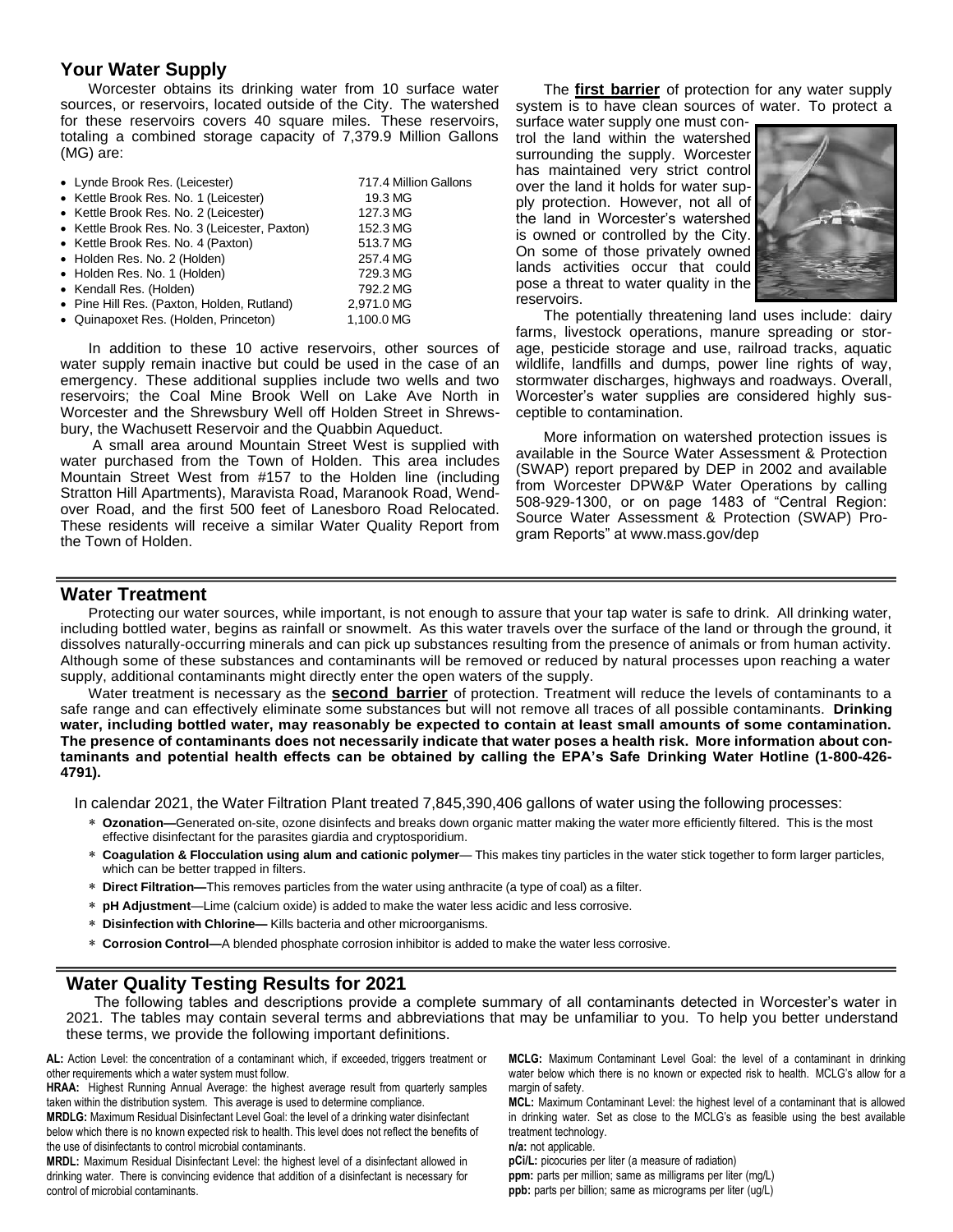# **Source Water Quality**

#### **Inorganic Contaminants (IOCs):**

These chemicals can be naturally present in the rocks and soils surrounding a water supply or result from urban storm water runoff, industrial, or domestic wastewater discharges, oil, and gas production, mining, and farming.

Sodium is not regulated by the USEPA. The DEP Office of Research and Standards (ORSG) has set a state guideline. These concentration levels have been developed to indicate whether further action is necessary to avoid adverse health risks and to protect the aesthetic quality of our drinking water.

The various health effects of IOCs include increased risk of cancer, liver or kidney damage, nerve damage, or intestinal problems, depending on the type of IOC present and the amount ingested.

Worcester's water supply is tested annually for all IOCs after water treatment but before entering the distribution system. Those listed were the only IOCs detectable. They all were at levels below the MCL limit. **Worcester has never exceeded the MCL for any IOCs.**

**Per and Polyfluoroalkyl Substances (PFAS):** Discharges and emissions from industrial and manufacturing sources associated with the production or use of these PFAS, including production of moisture and oil resistant coatings on fabrics and other materials. Additional sources include the use and disposal of products containing these PFAS, such as fire-fighting foams. **Recently regulated by the EPA, this is the first year Worcester has tested for these substances and we did not exceed the MCL.**

**Organic Contaminants: Both VOCs and SOCs:** These chemicals are by-products of industrial processes and petroleum production, and can also come from gas stations, urban storm runoff, and septic systems.

**Radioactive Contaminants:** These contaminants can be naturally occurring or be the result of oil and gas production. They can enter water supplies from atmospheric fallout, runoff, illegal disposal of radioactive waste, or from contact with natural deposits of radioactive materials such as radon and uranium.

Since Worcester's reservoirs are not in an area of known sources of radioactive materials and have never had radioactive contaminants detected at a level of significance, our water can be tested less frequently.

**Not required in 2021**, in the 2016 sample, all measured contaminants were near the detection level for the instrument. **These levels are no cause for concern.**

Worcester's water is tested for VOCs after

| Substance<br>(Contaminant)                                                                                                                                                                               | Maximum Level<br>Detected              | Range<br>Detected | <b>MCL</b>                                | <b>MCLG</b>   | <b>Typical Source</b><br>Of Contaminant                | Violation |  |  |  |
|----------------------------------------------------------------------------------------------------------------------------------------------------------------------------------------------------------|----------------------------------------|-------------------|-------------------------------------------|---------------|--------------------------------------------------------|-----------|--|--|--|
|                                                                                                                                                                                                          |                                        |                   | Inorganic Contaminants (IOCs)             |               |                                                        |           |  |  |  |
| Barium                                                                                                                                                                                                   | 0.01 ppm                               | n/a               | 2 ppm                                     | 2 ppm         | Erosion of natural deposits                            | No        |  |  |  |
| Fluoride                                                                                                                                                                                                 | 0.038 ppm                              | n/a               | 4 ppm                                     | 4 ppm         | Erosion of natural deposits                            | No        |  |  |  |
|                                                                                                                                                                                                          |                                        |                   |                                           |               |                                                        |           |  |  |  |
| Nitrate Nitrogen                                                                                                                                                                                         | $0.01$ ppm                             | n/a               | 10 ppm                                    | 10 ppm        | Erosion of natural deposits,<br>fertilizer, wastewater | <b>No</b> |  |  |  |
| Sodium                                                                                                                                                                                                   | 16 ppm                                 | n/a               | Unregulated 1<br>ORSG: 20 ppm             | Unregulated 1 | Naturally present in the<br>environment; road salt     | No        |  |  |  |
|                                                                                                                                                                                                          |                                        |                   | Per and Polyfluoroalkyl Substances (PFAS) |               |                                                        |           |  |  |  |
| Discharges and emissions<br>from industrial and manu-<br>20<br>PFAS <sub>6</sub><br>n/a<br>$2.0$ ppt<br>facturing sources in associ-<br>No<br>none<br>ation with the production or<br>use of these PFAS. |                                        |                   |                                           |               |                                                        |           |  |  |  |
| Volatile Organic Contaminants (VOCs)                                                                                                                                                                     |                                        |                   |                                           |               |                                                        |           |  |  |  |
| None detected other than disinfection byproducts (See pg. 4)                                                                                                                                             |                                        |                   |                                           |               |                                                        |           |  |  |  |
|                                                                                                                                                                                                          | Synthetic Organic Contaminants (SOCs)  |                   |                                           |               |                                                        |           |  |  |  |
|                                                                                                                                                                                                          | None detected in the samples collected |                   |                                           |               |                                                        |           |  |  |  |

<sup>1</sup> Unregulated means that USEPA has not set an MCL for this contaminant <sup>2</sup> The USEPA has set a health advisory for manganese of 0.3 ppm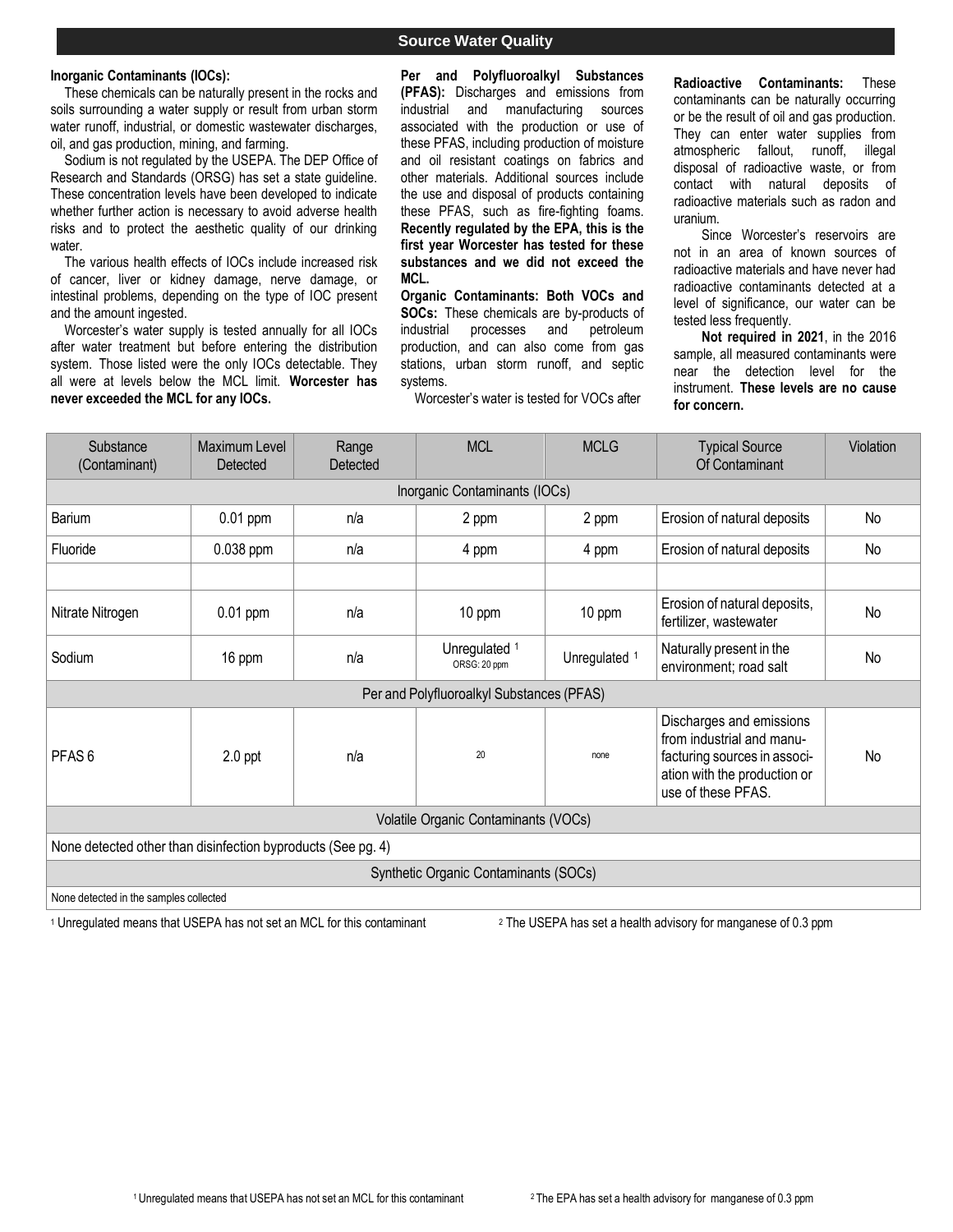#### **Distribution Water Quality**

**Microbiological Contaminants:** Bacteria in the Total Coliform group are naturally present in the environment and are not necessarily harmful. We test for this group of bacteria because their presence indicate that conditions are right for the presence of more harmful microorganisms. The City of Worcester monitors for microbiological contaminants by collecting a minimum of 149 water samples in the City each month. Monitoring locations are approved by the Massachusetts Department of Environmental Protection (MassDEP) and are spread throughout the City to ensure that the water being tested is truly representative of the water flowing from consumers' taps. A total of 2081 samples were collected and analyzed for Total Coliform Bacteria in 2021.

Compliance with the MCL for Microbiological Contaminants is having no *E.coli*-positive samples and no treatment technique violations necessitating a sanitary assessment. Compliance with the MCL for *E.coli* still requires routine sample collection and monitoring of Total Coliform Bacteria and each coliform-positive sample is analyzed to determine if *E. coli* is present. **In 2021 there were NO** *E. coli* **found in Worcester's water and NO sanitary assessments were required.**

| <b>Microbial Contaminants (Distribution System)</b> |                  |                                              |             |                                 |           |  |
|-----------------------------------------------------|------------------|----------------------------------------------|-------------|---------------------------------|-----------|--|
| Bacteria                                            | Total # Positive | <b>MCL</b>                                   | <b>MCLG</b> | Possible Sources                | Violation |  |
| E. coli                                             | 0 positive       | Determined upon additional<br>repeat testing | 0 positive  | Human and animal<br>fecal waste | No        |  |

**Disinfection:** Chlorine is a disinfectant used to kill bacteria and microorganisms in drinking water. Its use is recognized as one of the most important public health measures ever taken in the modern world. New federal regulations limit the maximum amount of residual chlorine that can be present in the distribution system to 4.0 ppm. **Worcester's water contains about 25% of the maximum allowed.**

| Disinfectant/<br>Disinfectant Byproduct | Maximum Level<br>Detected     | <b>MRDL</b><br>Range                                                 |                                              | <b>MRDLG</b>           | <b>Typical Source</b>                                                                                 | Violation |
|-----------------------------------------|-------------------------------|----------------------------------------------------------------------|----------------------------------------------|------------------------|-------------------------------------------------------------------------------------------------------|-----------|
| Total Chlorine                          | 1.40 ppm $4$                  | $0.2 - 2.6$ ppm<br>$4.0$ ppm<br>$4.0$ ppm                            |                                              | Added during treatment | No                                                                                                    |           |
| Total Trihalomethanes                   | 57 ppb $5$                    | 16-101 ppb                                                           | 80 ppb                                       |                        | Byproducts of chlorine disinfection                                                                   | No        |
| <b>Haloacetic Acids</b>                 | $30$ ppb $5$                  | $4.2 - 29$ ppb                                                       | 60 ppb                                       |                        | <b>Byproduct of disinfection</b>                                                                      | No        |
| Turbidity                               | Maximum Turbidity<br>Measured | Lowest Monthly % of<br>Measurements Below<br><b>Turbidity Limits</b> | <b>Number of Measurements</b><br>$> 1.0$ NTU |                        | Turbidity Limits (Combined For All Filters)                                                           |           |
| Turbidity (Combined for<br>all filters) | 0.289 NTU                     | 100%                                                                 |                                              |                        | Less than or equal to 0.3 NTU in 95% of<br>monthly measurements; No measurement can<br>exceed 1.0 NTU |           |

<sup>4</sup> Highest Running Annual Average.

<sup>5</sup> Highest Locational Running Average

**Disinfection Byproducts:** Disinfection byproducts are organic compounds produced when chlorine reacts with naturally occurring organic matter. Total trihalomethanes (TTHMs), a group of four compounds, and haloacetic acids (HAAs), a group of five compounds, are monitored in Worcester at eight representative monitoring locations, including locations expected to have the highest levels, on a quarterly basis. Compliance with the MCL is determined by the running annual average at each sampling location during the year (Locational Running Average). Some people who drink water containing THMs in excess of the MCL over the course of many years may experience problems with their liver, kidneys, or central nervous systems and may have an increased risk of getting cancer. Some people who drink water containing haloacetic acids in excess of the MCL over many years may have an increased risk of getting cancer. This year, none of the eight locations had single samples that exceeded MRDLs. **Worcester has never exceeded the MCLs for Total Trihalomethanes or Haloacetic Acids.**

**Turbidity:** Turbidity is a measure of the cloudiness of water in NTU (Nephelometric Turbidity Units) and is an indication of particulate matter, some of which may include harmful microorganisms. It is used primarily to determine the effectiveness of filtration. We measure turbidity continuously at each of the eight filters at the Water Filtration Plant, and as the combined water leaves the Plant. Turbidity itself is not harmful and does not cause illness.

Water entering the Water Filtration Plant has an average turbidity of about 0.80 NTU. The water leaving the Plant and entering the distribution system is at a more consistent level of about 0.05 NTU. **Worcester has never failed the standard for turbidity since the Filtration Plant began regular operation.**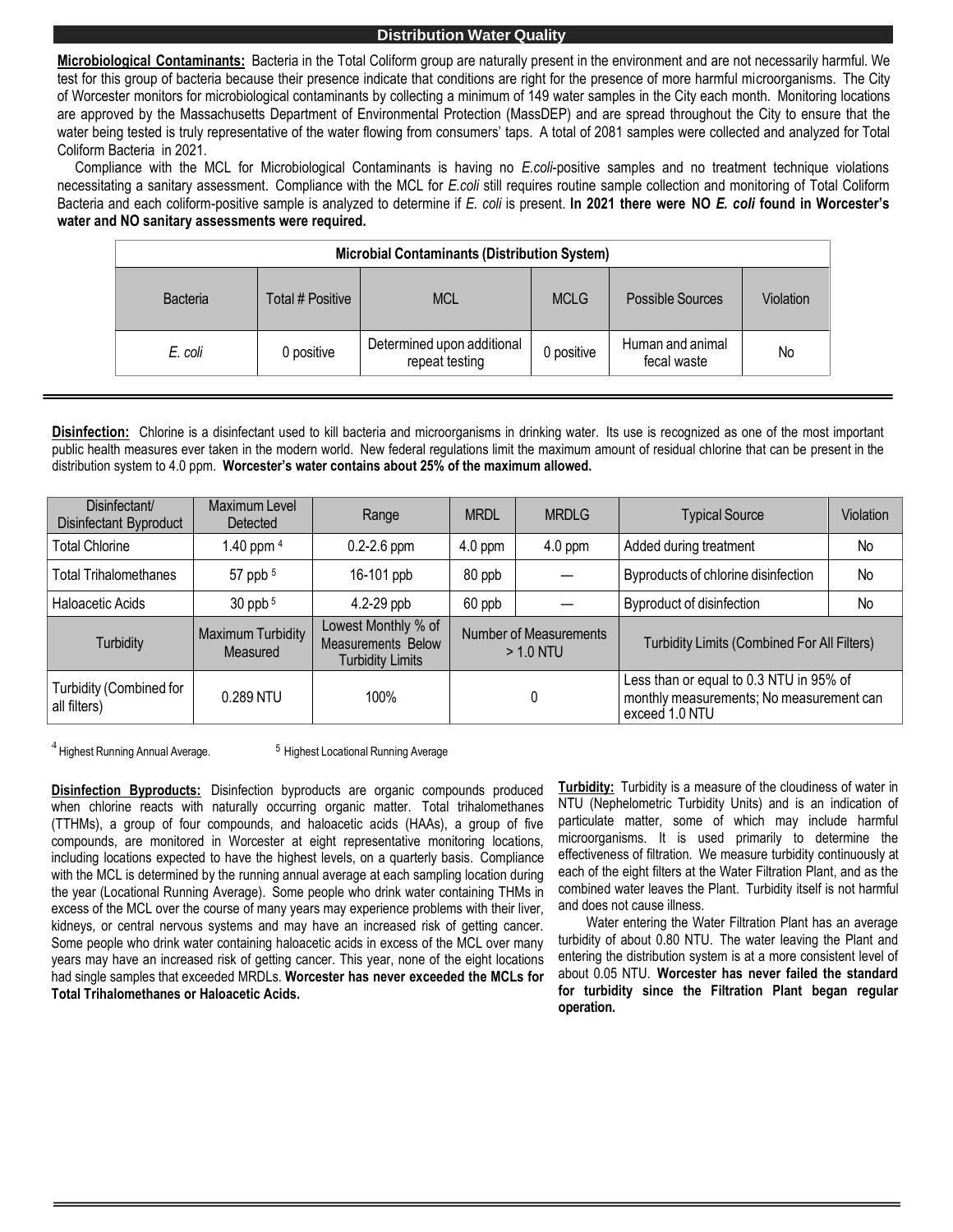#### **Distribution Water Quality (Continued)**

#### **Lead And Copper**

For Lead and Copper compliance testing Worcester works cooperatively with the Elm Hill and Woodland Water Districts in Auburn, both of which purchase water from the City.

In 2020 the Worcester-Elm Hill-Woodland system collectively met the standard for lead and copper as did each of the individual water systems. The table below is for the 2020 joint sampling.

|                         |             | 90 TH<br>Percentile |          |             | # of Samples | <b>Exceeds</b> | # of Samples        |
|-------------------------|-------------|---------------------|----------|-------------|--------------|----------------|---------------------|
| <b>System</b>           | Contaminant |                     | AL       | <b>MCLG</b> | Tested       | AL (Yes/No)    | <b>Exceeding AL</b> |
| <b>Combined Results</b> | Lead        | 3 ppb               | 15 ppb   |             | 104          | No             |                     |
| For All 3 Systems       | Copper      | $0.099$ ppm         | 1.3 ppm  | .3 ppm      | 104          |                |                     |
| Worcester               | Lead        | 3 ppb               | 15 ppb   |             | 89           | No             |                     |
|                         | Copper      | $0.102$ ppm         | i 3 ppm  | 1.3 ppm     | 89           |                |                     |
| Elm Hill                | Lead        | $0$ ppb             | 15 ppb   |             | 10           | No             |                     |
|                         | Copper      | $0.159$ ppm         | $.3$ ppm | .3 ppm      | 10           |                |                     |
| Woodland                | Lead        | ppb                 | 15 ppb   |             |              | No             |                     |
|                         | Copper      | $0.125$ ppm         | 1.3 ppm  | i.3 ppm     |              |                |                     |

**Lead and Copper:** Worcester's source waters are lead-free. The same is true of the water that travels to your home through pipes, primarily made of iron and steel. Both copper and lead are generally found in water due to materials and components associated with home plumbing, and would typically leach out from the water pipes within your home if the water were corrosive. Lead usually comes from the lead solder used, prior to 1986, to connect copper pipes. The copper comes from the pipes themselves. The 90th percentile, used for compliance purposes in the table above, is a statistical measure used in the Lead and Copper Rule which signifies that out of every 10 samples, 9 were at or below this level.

Copper is an essential nutrient. That said, ingesting elevated levels may upset your stomach, but there are no long-term effects unless you suffer from Wilson's Disease. If this is the case, consult your personal physician. Elevated lead ingestion, on the other hand, may cause serious health problems including kidney problems or high blood pressure in adults. It can also cause problems for pregnant women and young children. Infants and young children are typically more vulnerable to lead and may cause delays in mental and physical development. Lead is therefore strictly regulated in drinking water.

Lead and copper are contaminants that have a very specific and unique set of rules for sampling and testing. Since they enter the water at the point of use (near the tap) sampling and testing for these metals must be done at the homes in the City rather than at the entry point to the distribution system. Samples had

to be collected after the water went unused for at least six hours to allow for maximum contact between the water and the lead and copper.

While Worcester DPW&P Water Operations has made great strides in reducing the corrosion of lead into drinking water and is responsible for providing high quality drinking water, we cannot control the variety of materials used in private plumbing components. **When your water has been sitting for several hours unused, you can minimize the potential for lead exposure by flushing your tap for between 30 seconds to 2 minutes before using water for drinking or cooking.**  This ensures that you will be getting safe water from the water main rather than water that has been standing stagnant in your plumbing. If you are concerned about lead in your water you may wish to have your water tested. Information on lead in drinking water, testing methods, and steps you can take to minimize exposure is available from the Safe Drinking Water Hotline or at [www.epa.gov/ground-water-and-drinking](http://www.epa.gov/ground-water-and-drinking-)water/basic-information-about-lead-drinking-water

#### **Other Analysis**

The compounds in this table are general measures of water chemistry. **There are no established limits** for these compounds since they are not recognized as having significant health effects at levels found in drinking water. These compounds are sometimes referred to as "secondary contaminants," which signifies that are certain levels some of these may discolor the water or create undesirable taste. Many of these measurements are collected as another way of tracking the effectiveness of Worcester's treatment processes.

| <b>SUBSTANCE</b>            | <b>AVERAGE</b>          | <b>RANGE DETECTED</b>     | <b>TYPICAL SOURCE</b>                                              |
|-----------------------------|-------------------------|---------------------------|--------------------------------------------------------------------|
| Alkalinity                  | $12.0$ ppm              | 7.5-42.1 ppm              | Naturally occurring. Buffering capacity of water.                  |
| Aluminum                    | $0.062$ ppm             | 0.011-0.385 ppm           | Natural sources and water treatment processes.                     |
| Calcium                     | 9.1 ppm                 | 6.9-12.7 ppm              | Natural Sources and water treatment processes.                     |
| Chloride                    | 31 ppm                  | 28-39 ppm                 | Natural and manmade sources.                                       |
| Conductivity                | 157 umhos/cm            | 139-245umhos/cm           | An indirect measure of dissolved solids.                           |
| <b>Hardness</b>             | 26 ppm                  | 21-345 ppm                | Naturally occurring. An indirect measure of Calcium and Magnesium. |
| Iron                        | $0.077$ ppm             | 0.050-0.254 ppm           | Natural sources and old water mains.                               |
| Orthophosphate              | $0.526$ ppm             | 0.049-0.842 ppm           | Added to water during treatment as corrosion inhibitor.            |
| pH                          | 7.49 units              | 7.12-8.88 units           | Measure of the acidity or basicity of water.                       |
| Sulfate                     | $9.5$ ppm               | $6.3 - 12$ .ppm           | Natural sources and water treatment processes.                     |
| Temperature                 | 14 <sup>o</sup> Celsius | 1-25 <sup>o</sup> Celsius | Natural processes.                                                 |
| <b>Total Organic Carbon</b> | $2.6$ ppm               | 1.09-5.00 ppm             | Natural sources.                                                   |
| <b>Total Phosphate</b>      | $1.00$ ppm              | 0.27-1.58 ppm             | Added to water during treatment as corrosion inhibitor.            |
| Zinc                        | $0.006$ ppm             | 0.001-0.044 ppm           | Natural sources and some galvanized plumbing material.             |